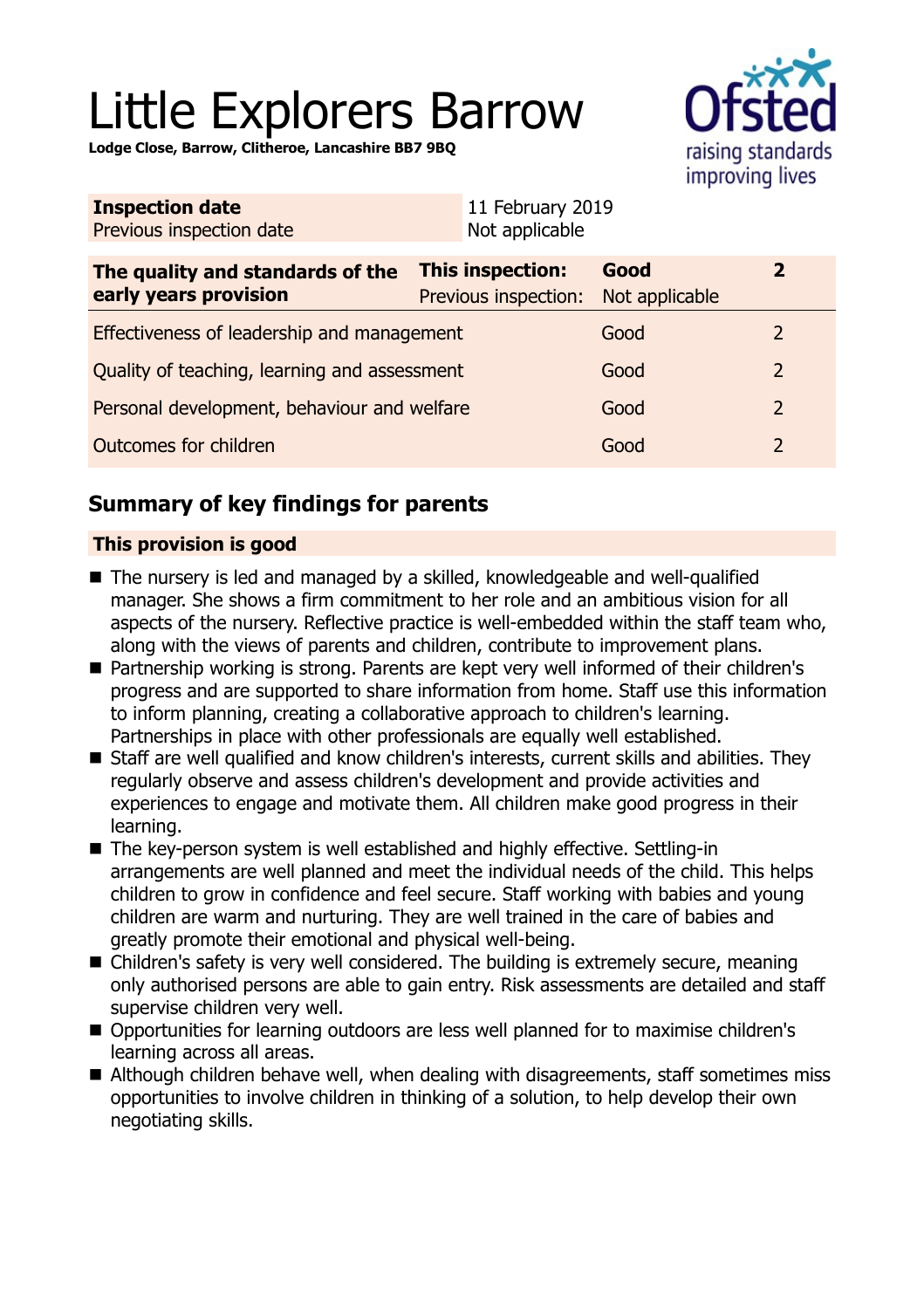## **What the setting needs to do to improve further**

#### **To further improve the quality of the early years provision the provider should:**

- $\blacksquare$  enrich opportunities during outdoor play, creating an exciting and stimulating environment that offers support across all areas of children's learning
- build on children's ability to resolve conflicts with their peers independently.

#### **Inspection activities**

- $\blacksquare$  The inspector observed the quality of teaching and the impact this has on children's learning, during play inside and outside.
- $\blacksquare$  The inspector carried out a joint observation with the nursery manager.
- $\blacksquare$  The inspector spoke to members of staff and children at appropriate times during the inspection and held a meeting with the nursery manager.
- $\blacksquare$  The inspector took account of the views of parents spoken to on the day of the inspection and other written comments.
- The inspector looked at children's records, evidence of the suitability of staff and a range of other documentation, including policies and procedures.

# **Inspector**

Katie Sparrow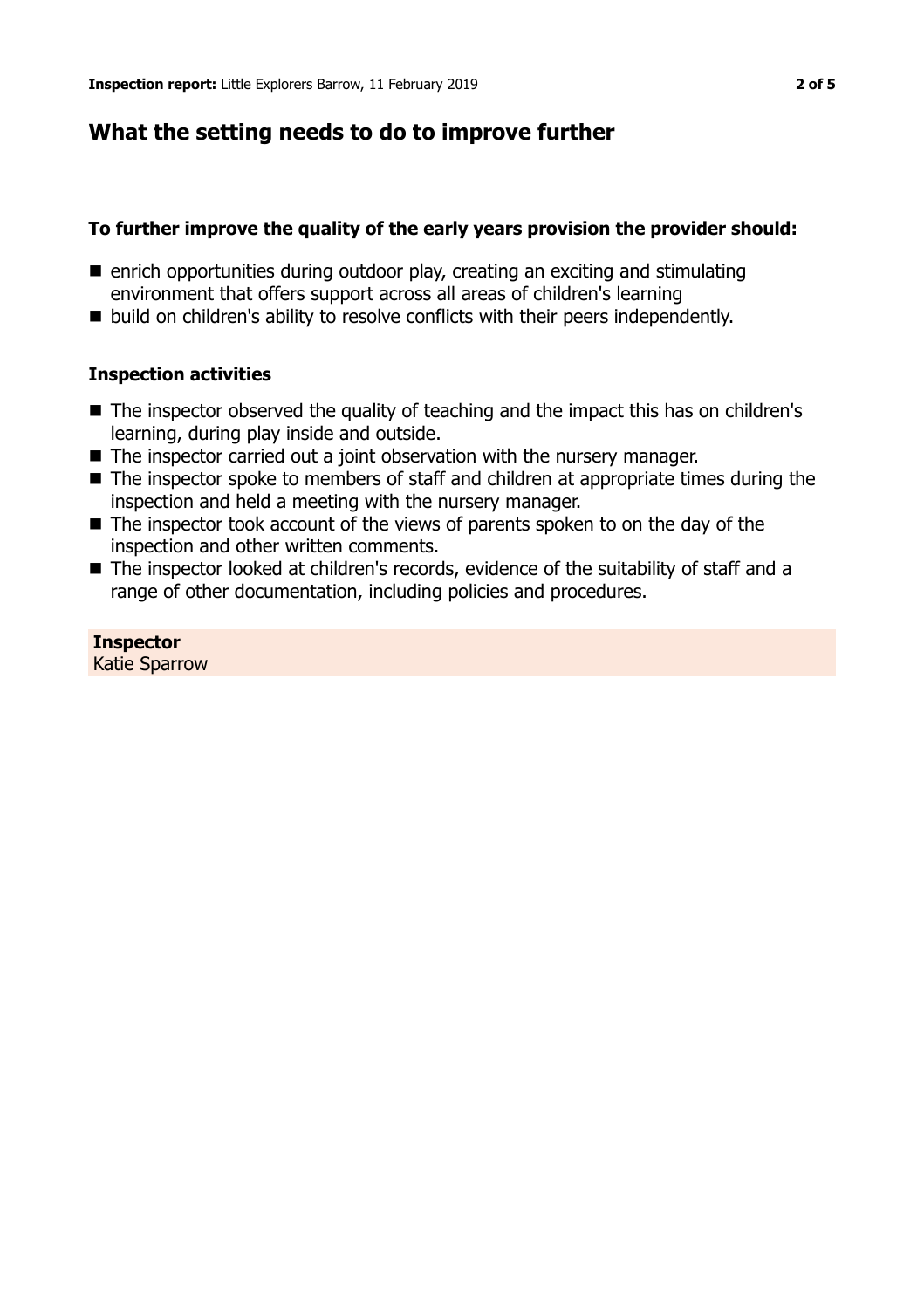## **Inspection findings**

## **Effectiveness of leadership and management is good**

The arrangements for safeguarding are effective. All staff have a firm awareness of how to keep children safe from harm and ensure their welfare. Staff receive regular safeguarding training to support them in their role. Children's progress is regularly assessed and enables the manager to identify where children may require additional support. Staff are highly valued and provided with good support, including through supervision and performance management. The quality of teaching and practice is monitored closely. For example, the manager completes both formal and informal observations of staff teaching and all areas of practice. The feedback is used to inform training and improvement plans. Staff have regular training opportunities. As a result, teaching is consistently strong.

## **Quality of teaching, learning and assessment is good**

Staff are in tune with the age group of the children they work with and use their strong teaching skills to provide support and challenge. They make excellent use of children's known interests that encourages children's deep engagement in their play and greatly promotes their learning. For example, children use dinosaurs to make marks with paint, wonderfully supported by staff who draw their attention to the marks left behind. Staff introduce new vocabulary as they describe their actions and set challenges as they hide the dinosaurs in the foliage. Staff working with pre-school children create extremely fun, novel and engaging activities and experiences. Children delight as they explore with oranges, using juicers, measuring cups and other utensils, as part of their phonics and learning about the letter sound O.

## **Personal development, behaviour and welfare are good**

The nursery environment is bright and welcoming and the atmosphere is wonderfully cheerful. Children are highly valued and provided with positive levels of interaction. They have excellent opportunities to learn about healthy lifestyles. For example, children have a wonderful time joining in with movement sessions. Staff are good role models, as they encourage children to move their bodies in different ways. Children know to stop for a drink in order to remain hydrated. Diversity is well embedded into everyday play and through planned activities. For example, images of different buildings and monuments from around the world, well placed in the construction area, encourage children to reflect on the differences they notice, as their play.

## **Outcomes for children are good**

Babies and young toddlers have lots of space and opportunities to be physically active. They enjoy sensory exploration with noodles, supported well by staff who reassure them and encourage them to join in. Older children are learning to write, count and recognise shapes and numbers. They enjoy stories and songs and play imaginatively with staff and other children. Their mathematical, communication, language and literacy skills are developing well as a result. Children learn the skills they need for their future learning and are well prepared in readiness for school.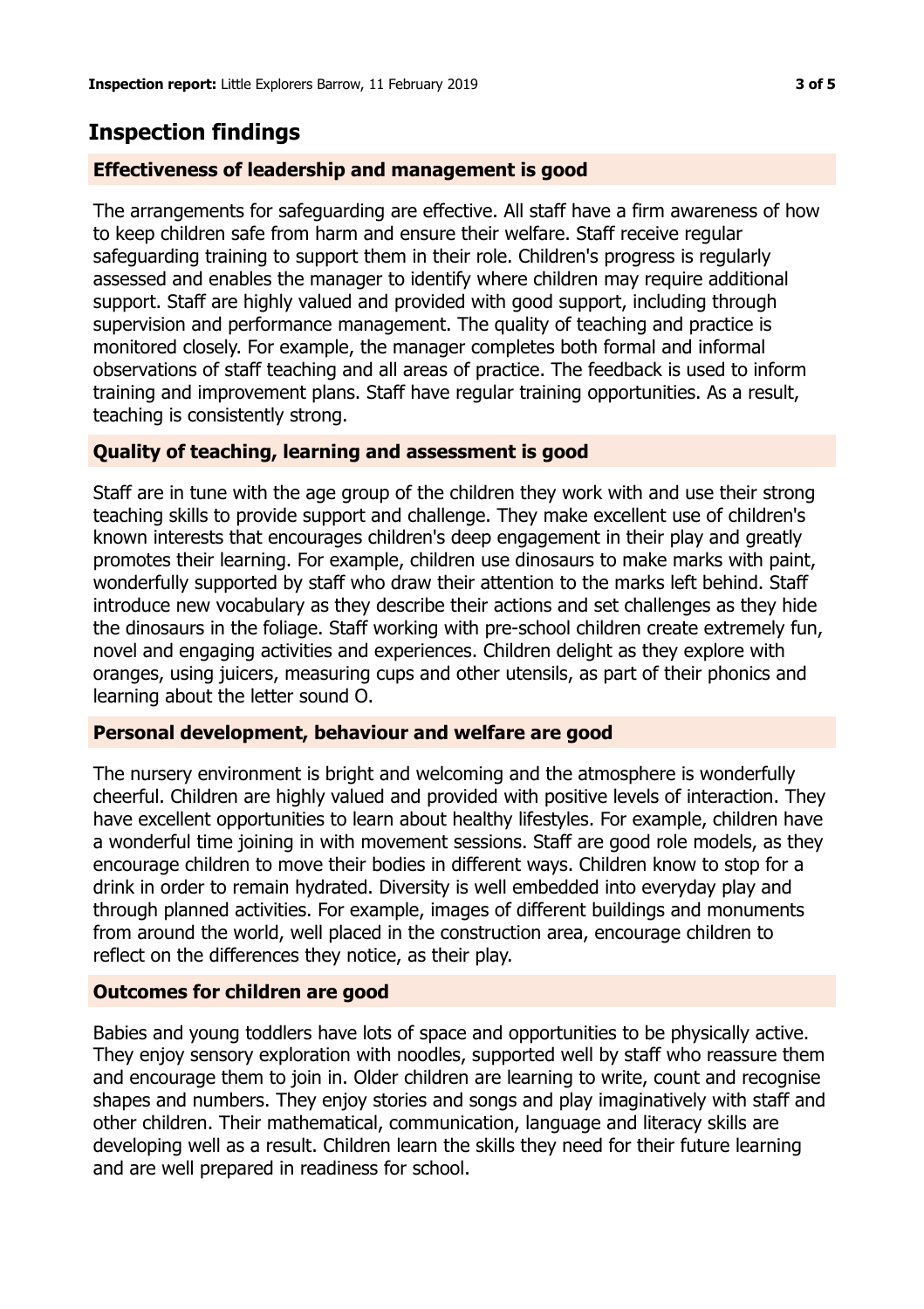## **Setting details**

| Unique reference number                             | EY556055                           |
|-----------------------------------------------------|------------------------------------|
| <b>Local authority</b>                              | Lancashire                         |
| <b>Inspection number</b>                            | 10094088                           |
| <b>Type of provision</b>                            | Childcare on non-domestic premises |
| <b>Registers</b>                                    | Early Years Register               |
| Day care type                                       | Full day care                      |
| <b>Age range of children</b>                        | $0 - 4$                            |
| <b>Total number of places</b>                       | 111                                |
| Number of children on roll                          | 72                                 |
| <b>Name of registered person</b>                    | Little Explorers Barrow Llp        |
| <b>Registered person unique</b><br>reference number | RP556054                           |
| Date of previous inspection                         | Not applicable                     |
| <b>Telephone number</b>                             | 01254 823276                       |

Little Explorers Barrow registered in 2018. It operates Monday to Friday from 7.30am to 6pm all year round, except bank holidays. The nursery employs 16 members of childcare staff. Of these, 15 hold appropriate early years qualifications at level 3 and above, including the manager who holds early years professional status. The nursery provides funded early education for two-, three- and four-year-old children.

This inspection was carried out by Ofsted under sections 49 and 50 of the Childcare Act 2006 on the quality and standards of provision that is registered on the Early Years Register. The registered person must ensure that this provision complies with the statutory framework for children's learning, development and care, known as the early years foundation stage.

Any complaints about the inspection or the report should be made following the procedures set out in the quidance *Complaints procedure: raising concerns and making* complaints about Ofsted, which is available from Ofsted's website: www.ofsted.gov.uk. If you would like Ofsted to send you a copy of the guidance, please telephone 0300 123 4234, or email [enquiries@ofsted.gov.uk.](mailto:enquiries@ofsted.gov.uk)